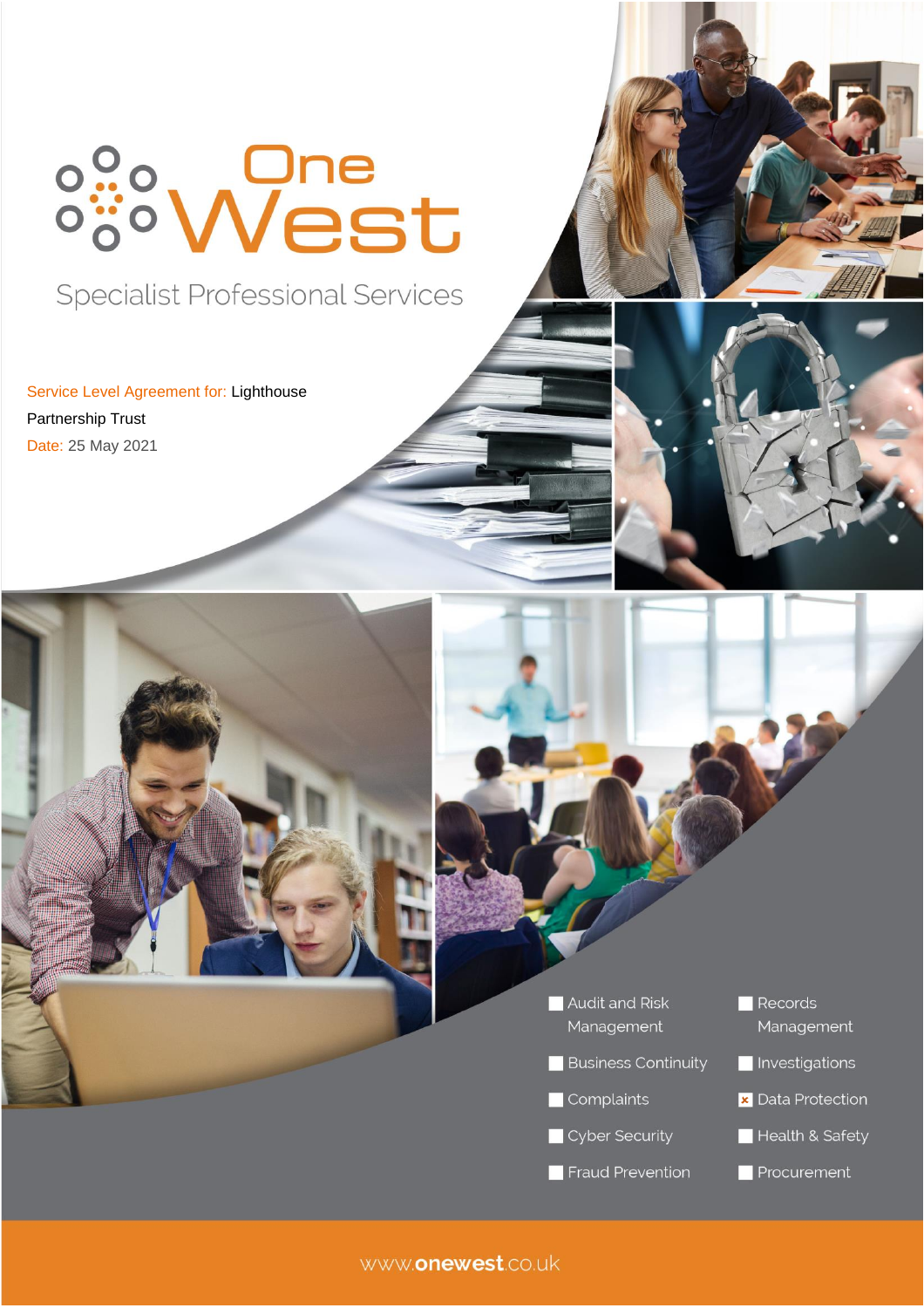

# **Service Level Agreement – Data Protection Officer Provision**

#### **This is an agreement between One West (i-West) and Lighthouse Partnership Trust 'The Customer'.**

One West is part of Bath & North East Somerset Council. i-West is a subsidiary of One West specialising in data protection services.

#### **1. Objective**

This service level agreement (SLA) sets out the service provided by One West to the customer for the period of the agreement to supply a Data Protection Officer (DPO) Support Service.

The responsibilities, duties and role of the DPO are set out below and together constitute the "Service".

#### **2. Service Description**

By law public authorities handling personal data are required to have a nominated Data Protection Officer (DPO) with a range of responsibilities.<sup>1</sup> One West undertakes to provide advice and guidance relating to these requirements on behalf of its customers and this agreement sets out the terms and specification upon which this service is supplied. This includes assistance, training and advice to support data protection compliance for the customer.

The agreement will run for **1 year** from **25th May 2021**. The annual charge will be **£9,000.00 representing 24 establishments** and will be invoiced in Quarter 3 of our financial year unless agreed separately with the customer. Payment will be expected within 30 days of receipt of invoice as per the council's standard terms.

Any additional requirements above the service specification will be subject to separate quotation.

When lapsing the service may be continued by mutual agreement but will be subject to a pricing review if an extension is desired.

#### **3. Service Specification:**

#### **One West will:**

- 3.1 Inform and advise the customer in respect of its data protection obligations.
- 3.2 Conduct an annual 'Data Protection Compliance Review' as agreed between the customer and One West.
- 3.3 Meet with the customer's senior management team or the Board where requested to communicate data protection compliance review findings.
- 3.4 Be a point of contact for individuals whose data is processed ('Data Subjects').

<sup>1</sup> GDPR Articles 37-39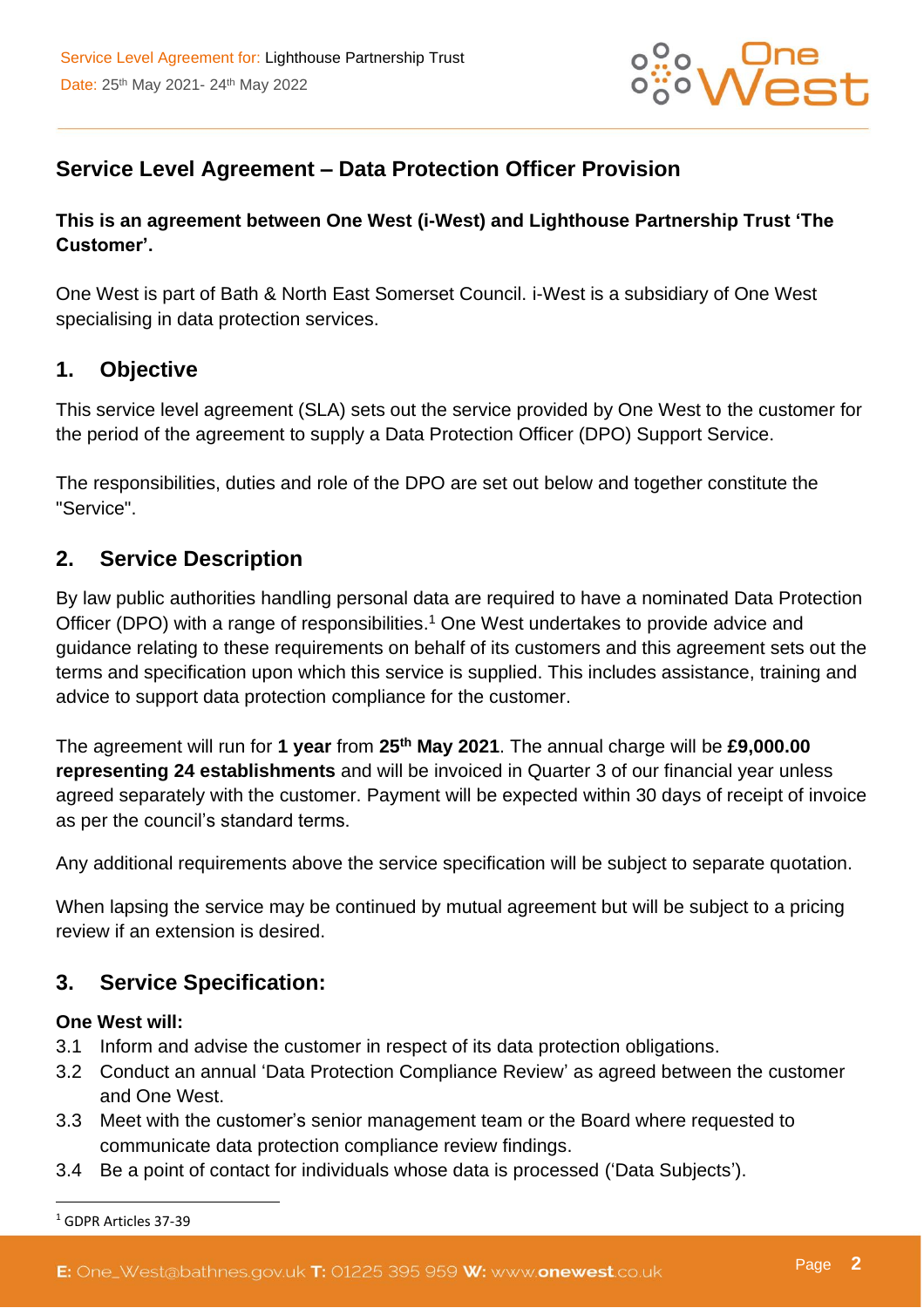

- 3.5 Act as the point of contact for communication with the Information Commissioner's Office (ICO - the 'supervisory authority') where this is required and cooperate with the ICO.
- 3.6 Provide advice on Data Protection Impact Assessments (DPIAs) where requested and the monitoring of their performance.
- 3.7 Provide template policies and procedures relating to data protection. Please note our default recommendation will be to endorse our policy templates.
- 3.8 Advise on data breaches and whether reporting to the ICO is required.
- 3.9 Advise on processing Subject Access Requests (SARs) and other data subject rights.
- 3.10 Advise on proposed Information Sharing Agreements.
- 3.11 Advise on data protection elements of contracts between the customer and data processors used by the customer.
- 3.12 Advise on awareness raising and data protection training of staff.
- 3.13 Offer training as agreed with the customer to meet identified needs.
- 3.14 Provide access to a members' only section of our website which enables the customer to utilise e-learning modules on data protection for use by staff and access templates and guidance.

#### **4. Timescales**

- 4.1 One West shall provide an initial response to all reasonable non-urgent queries and requests for advice regarding data protection within 4 working days. This may require the provision of more in-depth advice and support over a longer time period to be agreed with the customer as appropriate (for example DPIA support).
- 4.2 One West shall support the customer with any reported personal data breaches as soon as possible, and in any event within 2 working days.
- 4.3 Where a personal data breach is identified outside of normal working hours, the customer shall follow its internal data breach policy and procedures (containment and recovery).
- 4.4 The customer shall notify One West as soon as possible after it becomes aware of the breach and after it has taken immediate steps to contain the breach, on the prescribed 'incident report' template so that it remains possible for One West to notify the ICO of the breach within the 72 hour reporting deadline should this be deemed necessary.
- 4.5 One West will make a template data breach policy and incident forms available for this purpose.
- 4.6 Requests for support must either be:
	- o Emailed to **i-west@bathnes.gov.uk**
	- o Notified to One West via telephone 01225 395959. Please note this is a voicemail service operating inside normal office hours. It is checked throughout the day and a member of the team will call you back. *Please do not provide sensitive personal data when initially reporting an incident or requesting support*.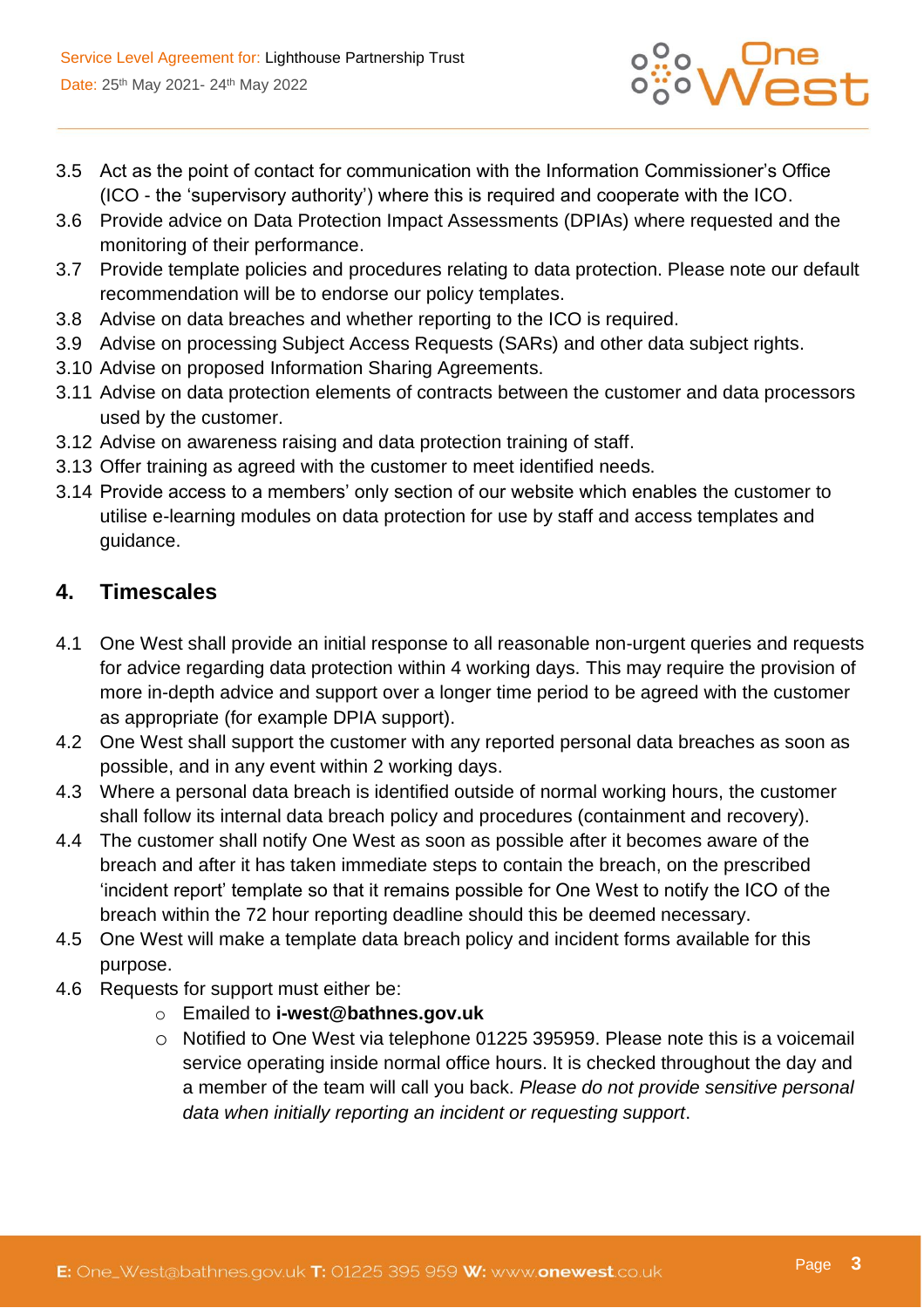

## **5. Roles and Responsibilities**

The parties acknowledge that for the purposes of the Data Protection Legislation, One West and the Customer are data controllers in their own right.

- 5.1 Through the provision of its DPO service, One West undertakes to inform and advise the customer of its data protection obligations and assist the customer to monitor compliance in accordance with the relevant legislation.
- 5.2 The customer (as 'Data Controller') will make One West aware of any issues relating to the protection of personal data where DPO support is required.
- 5.3 As DPO, One West is not responsible for data protection compliance of the customer, nor holds any accountability for actions taken outside of our control by the customer's employees, contractors or other third parties. The GDPR makes it clear that it is the controller/processor, not the DPO, who is required to 'implement appropriate technical and organisational measures' to ensure and to be able to demonstrate that processing is performed in accordance with the GDPR.
- 5.4 The provisions of this agreement will however provide evidence that the customer can demonstrate that they are taking reasonable actions to comply with data protection law.
- 5.5 The parties acknowledge that in order to fulfil its independent role as DPO and in line with data protection legislation One West may not receive any instructions from the customer regarding the exercise of its tasks as DPO and how this is undertaken.<sup>2</sup>
- 5.6 The parties acknowledge that in its independent role as DPO, One West may be approached directly by data subjects as the named point of contact and is obliged to keep this communication confidential where necessary. 3
- 5.7 Where it is necessary for One West to process personal data to enable it to fulfil its role as DPO (received either from the customer or directly from a data subject) then One West will be deemed to be the data controller of this personal data.
- 5.8 Both parties acknowledge that One West receives personal data from the customer in good faith and on the understanding that it is the minimum necessary to enable One West to perform its duties as DPO. The customer agrees to provide appropriate privacy information to the data subject prior to transferring personal data to One West and to take all reasonable measures to ensure that personal data is transferred securely and anonymised where necessary.
- 5.9 One West shall be bound by confidentiality where necessary concerning the independent performance of its tasks as DPO. 4

<sup>&</sup>lt;sup>2</sup> GDPR Article 38(3) the controller and processor shall ensure that the DPO does not receive any instructions regarding the exercise of those tasks.

<sup>&</sup>lt;sup>3</sup> GDPR Article 38(4) data subjects may contact the DPO with regard to all issues relating to the processing of their personal data and to the exercise of their rights under this regulation.

<sup>4</sup> GDPR Article 38 (5) The DPO shall be bound by secrecy or confidentiality concerning the performance of his or her tasks in accordance with law.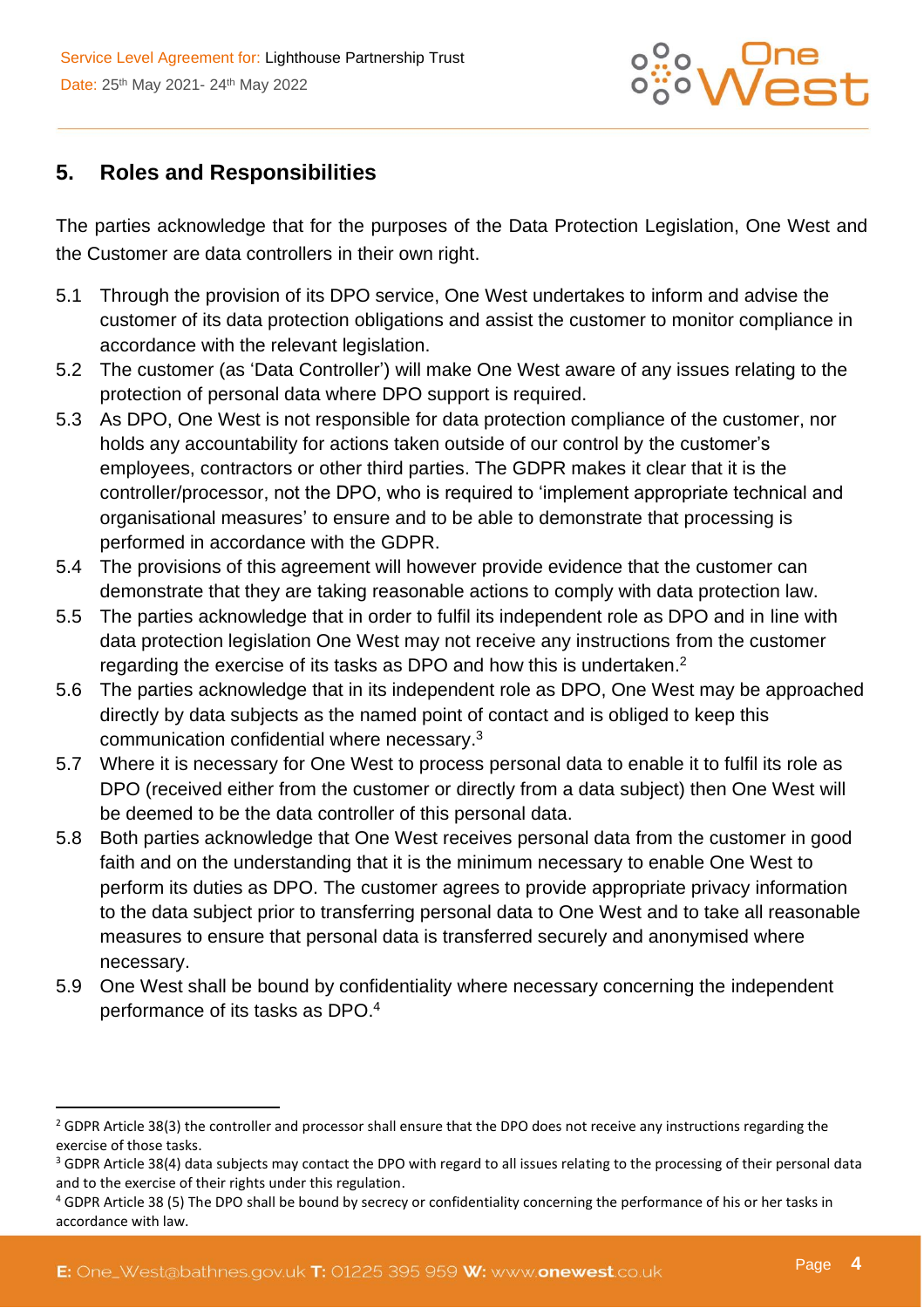

# **6. Liability**

- 6.1 The customer **Lighthouse Partnership Trust** is a data controller and is liable for data protection non-compliance and/or data breach arising from its failure to comply with its statutory obligations. The customer agrees to hold One West harmless and to fully indemnify us against all claims, losses, and costs of any kind arising out of any act or omission of the customer in relation to the customer's compliance with data protection law.
- 6.2 One West is the service provider (and a data controller in its own right) and agrees to hold the customer harmless against all claims, losses, and costs of any kind arising out of any act or omission of One West in relation to providing the service.
- 6.3 Where it is necessary for the customer to provide One West with personal data to enable it to fulfil its role as DPO, One West will be deemed to be the data controller in respect of this personal data and subject to the usual data protection obligations as data controller of this personal data. This extends to any personal data that One West receives directly from data subjects in the exercise of its role as DPO.
- 6.4 ln providing the service it is expressly agreed that One West and its officers providing the service are acting as an independent service provider and not as an employee of the customer. This agreement does not create a partnership or joint venture and is exclusively a contract for services.

# **7. Confidentiality**

- 7.1 One West will not disclose, divulge or reveal confidential information that it has access to in the course of delivering the Service except as authorised by the customer in writing or otherwise lawful to do so.
- 7.2 See also 5.6 and 5.9 above

#### **8. Communication and Issues**

8.1 We value the opportunity to discuss any concerns or issues you may have with any part of the delivery of this service. Please address any queries in the first instance with the service Director [jeff\\_wring@bathnes.gov.uk.](mailto:jeff_wring@bathnes.gov.uk) If we cannot resolve the issue informally, please refer to our complaints policy:

[http://beta.bathnes.gov.uk/sites/default/files/2019-09/customer\\_feedback\\_policy\\_march\\_2019.pdf](http://beta.bathnes.gov.uk/sites/default/files/2019-09/customer_feedback_policy_march_2019.pdf)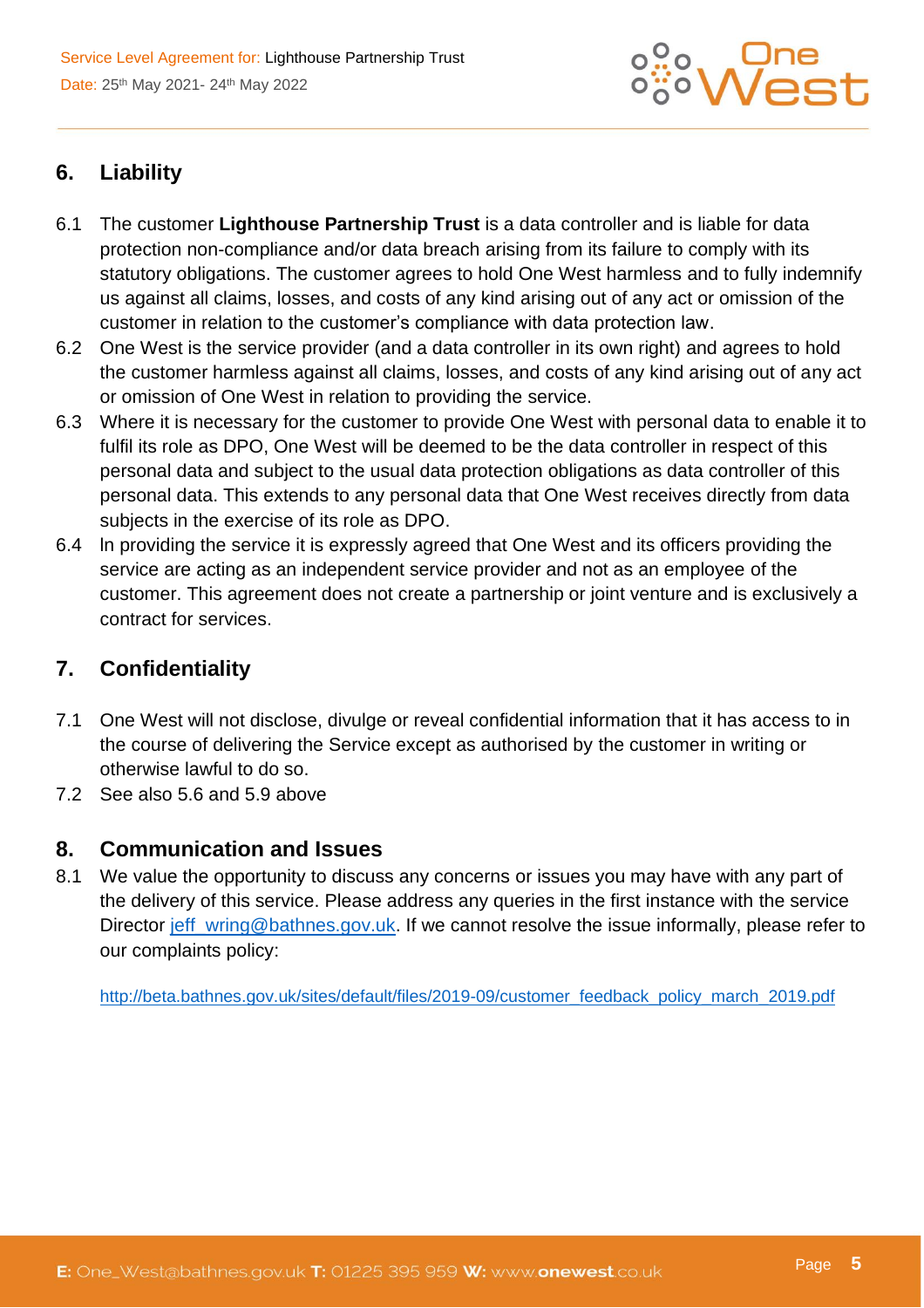

## **9. One West Data Protection Statement**

- 9.1 To enable it to fulfil its obligations as DPO One West may need to receive personal data from the customer and may also be approached directly by data subjects.
- 9.2 One West will process personal data only for the purpose of providing assurance on data protection compliance as part of its role as DPO and other purposes compatible with this in accordance with our Privacy Notice.
- 9.3 Where personal data is provided to One West by the customer or directly from the data subject, One West will be data controller of this information and will process this information in accordance with data protection legislation as it relates to data controllers.
- 9.4 The customer agrees to provide data subjects with appropriate privacy information regarding the sharing of personal data with One West for the provision of DPO services and advice and guidance for example via its Privacy Notice.
- 9.5 Personal data will only be kept for three years or for the duration of the agreement (whichever is less) unless there is another lawful reason whereby it is necessary to retain it for longer or securely delete it sooner.
- 9.6 Appropriate technical and organisational measures will be taken by One West to ensure customer data and personal data remains secure.
- 9.7 Data will not be shared with any other organisation unless it is necessary and lawful for us to do so. One West may need to share personal data with the Supervisory Authority (ICO) in the reporting of personal data breaches for example.

#### **Schools included**

Backwell Junior School; Backwell School; Bishop Sutton Primary; Blagdon Primary; Chew Valley; East Harptree Primary; Flax Bourton Primary; Gordano School; Grove Junior; Hannah More; High Down Inf & Junior; Northleaze; Portishead primary; St Mary's Primary; St Peter's Primary; Stanton Drew; Ubley; West Leigh; Whitchurch Primary; Winford Primary; Wraxhall Primary; Yatton Inf & Juniors.

| Signed: Steve de-Bruin(One West)              | <b>Signed: (Client)</b> |
|-----------------------------------------------|-------------------------|
| For: One West                                 | For:                    |
| Address: Guildhall, High Street, Bath BA1 5AW | <b>Address:</b>         |
| Date: 25 June 2021                            | Date:                   |